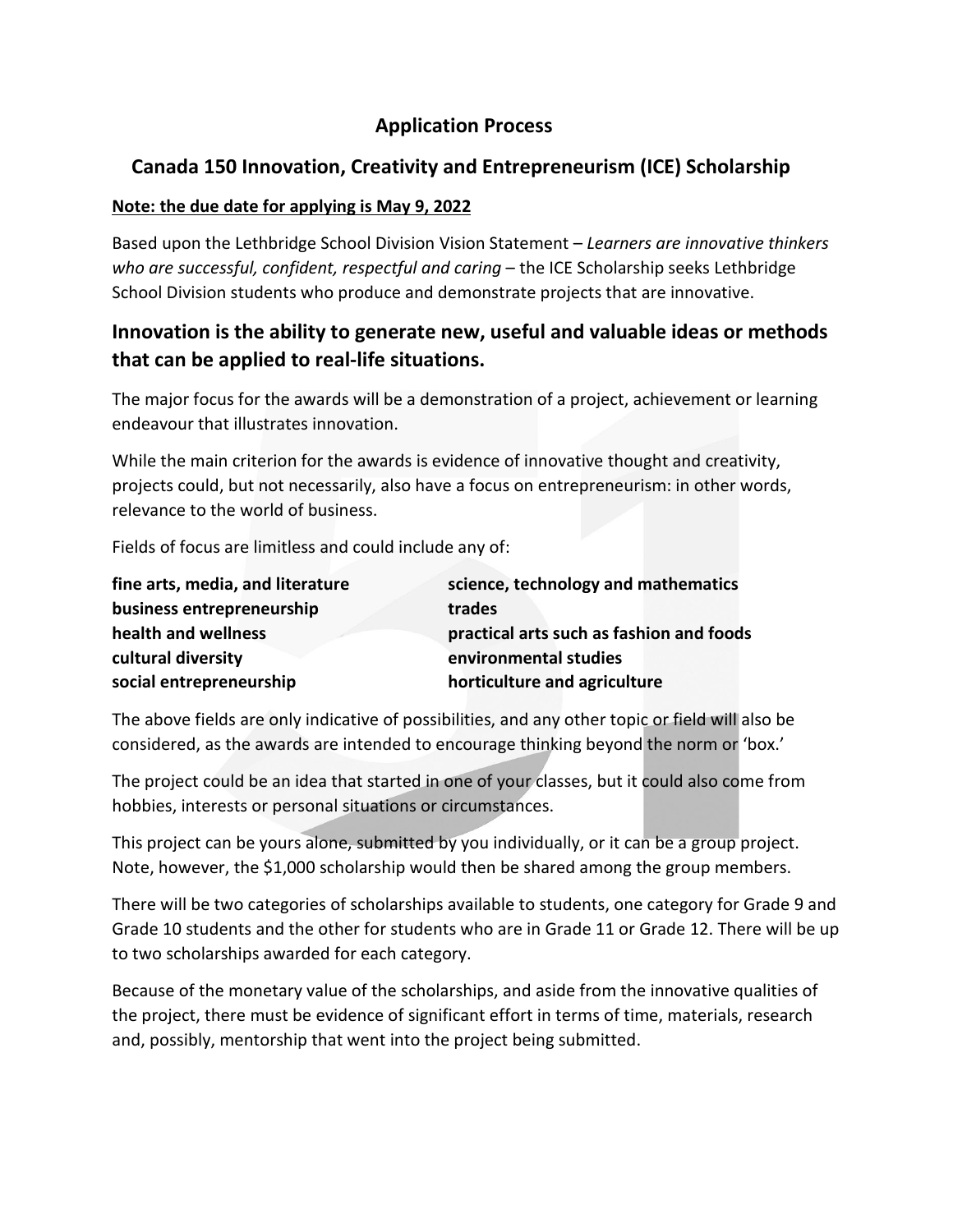### **There are three general possibilities for how you might go about your project:**

- The project could be one you have already completed, in which case you would simply complete the application and submit it before the May 9, 2022 deadline.
- The project could be one which you have begun but not completed, in which case you would complete the project and submit your application, again before May 9.
- The project could be an entirely new one. In this case, you would begin and complete the project for submission prior to the April deadline.

Timelines for choosing winners:

- The application process will begin on February 14, 2022. You will be able to submit your application either directly to the Lethbridge School Division Education Centre at 533 – 15<sup>th</sup> Street South, or online via the Division web page, where scholarship information will be posted on February 14.
- All applications must be submitted on or before May 9, 2022.
- Applications will be initially judged by a Selection Panel in order to develop a list of finalists. Finalists will be notified by May 13, 2022. Initial applications will be judged according to the rubric or chart that is part of the Application Requirement Form.
- Finalists will be invited to present their projects live before the Selection Panel sometime during the month of May, 2022. Those who are selected as finalists will be provided with information about what the presentations should be like or could contain.
- Scholarship winners will be announced before the end of the 2021/2022 school year, and the actual award cheques will be presented on June 28 during the final board meeting of the 2021/2022 school year.

To apply, you must complete the information required on the attached **Application Form**. Note, that in addition to information about you and the project, you will need the signature of an administrator or counsellor from your school. Good luck!